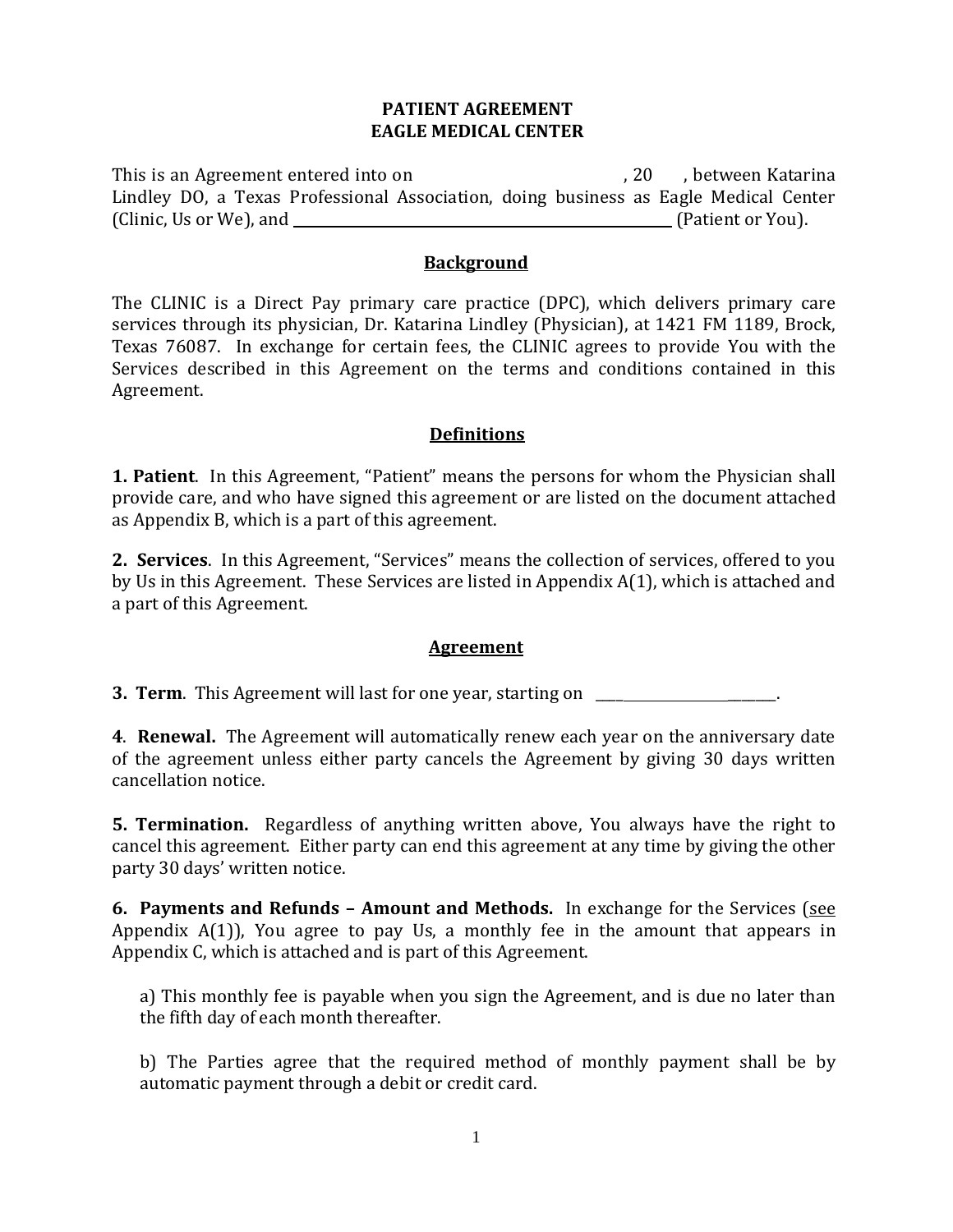c) If this Agreement is canceled by either party before the Agreement ends, We will review and settle your account as follows:

- (i) We will refund to You the unused portion of your fees on a per diem basis; or
- (ii) If Value of the Services you received over the term of the Agreement exceeds the amount You paid in membership fees, You shall reimburse the CLINIC in an amount equal to the difference between the value of the services received and the amount You paid in membership fees over the term of the Agreement. The Parties agree that the value of the services is equal to the CLINIC's usual and customary fee-for-service charges. A copy of these fees is available on request.

**7. Non-Participation in Insurance.** Your initials on this clause of the Agreement acknowledges the Patient's understanding that neither the CLINIC, nor its Physician, participate in any health insurance or HMO plans or panels and cannot accept Medicare-eligible patients. We make no representations that any fees that You pay under this Agreement are covered by your health insurance or other third-party payment plans.It is the Patient's responsibility to determine whether reimbursement is available from a *private, nongovernmental* insurance plan and to submit any required billing. **\_\_\_\_\_\_ (Initial)**

**8. WE CANNOT Accept Medicare Patients.** Your initials on this clause of the Agreement acknowledges the Patient's understanding that at this time, Medicare Patients are not eligible to be treated by the CLINIC or its Physician, and Medicare cannot be billed for any services performed by the same. Therefore, Patient acknowledges that s/he is neither a Medicare beneficiary nor Medicare eligible.The Patient agrees that if s/he will become eligible during the term of this Agreement, s/he will notify the CLINIC within 60 days of becoming eligible and this agreement will be terminated upon Medicare eligibility. Any excess fees will be refunded to Patient, and the CLINIC will make every effort to provide the Patient with names and contacts for primary care alternatives. **\_\_\_\_\_\_ (Initial)**

**9. This Is Not Health Insurance**. Your initials on this clause of the Agreement acknowledges Your understanding that this Agreement is not an insurance plan or a substitute for health insurance. You understand that this Agreement does not replace any existing or future health insurance or health plan coverage that You may carry. The Agreement does not include hospital services, or any services not personally provided by the CLINIC, or its employees. You acknowledge that the CLINIC has advised You to obtain or keep in full force, health insurance that will cover You for healthcare not personally delivered by the CLINIC, and for hospitalizations and catastrophic events. **\_\_\_\_\_\_ (Initial)**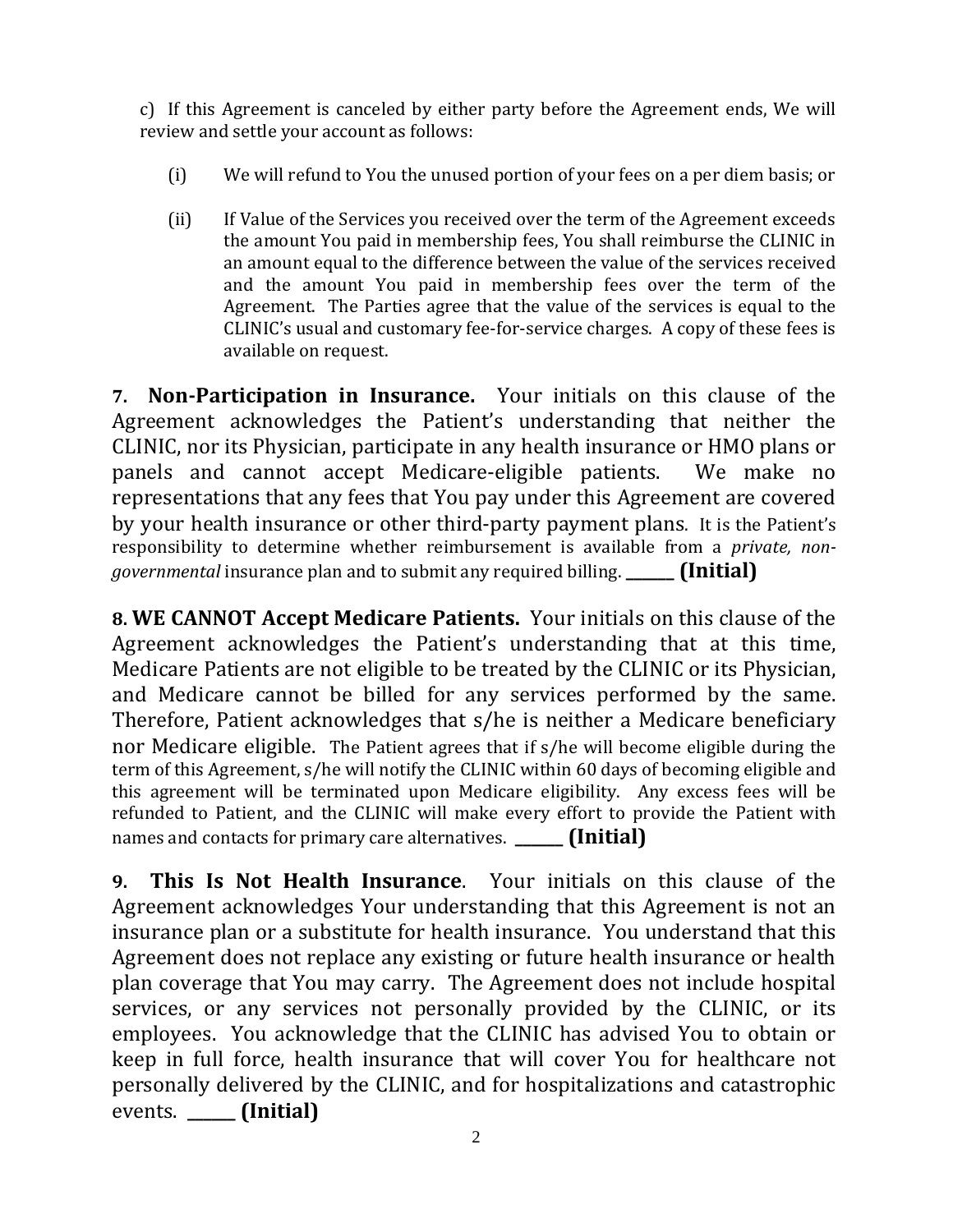**10. Communications**. The Patient acknowledges that although Clinic shall comply with HIPAA privacy requirements, communications with the Physician using e-mail, facsimile, video chat, cell phone, texting, and other forms of electronic communication can never be absolutely guaranteed to be secure or confidential methods of communications. As such, **Patient expressly waives the Physician's obligation to guarantee confidentiality with respect to the above means of communication.**  Patient further acknowledges that all such communications may become a part of the medical record.

By providing an e-mail address and cell phone number on the attached Appendix B, the Patient authorizes the CLINIC, and its Physicians to communicate with him/her by e-mail or text message regarding the Patient's "protected health information" (PHI).<sup>[1](#page-2-0)</sup> The Patient further acknowledges that:

- (a) E-mail and text message are not necessarily secure mediums for sending or receiving PHI, and there is always a possibility that a third party may gain access;
- (b) Although the Physician will make all reasonable efforts to keep e-mail and text communications confidential and secure, neither the CLINIC, nor the Physician can assure or guarantee the absolute confidentiality of these communications;
- (c) At the discretion of the Physician, e-mail and/or text communications may be made a part of Patient's permanent medical record; and
- (d) You understand and agree that e-mail and text messaging are not an appropriate means of communication in an emergency, for time-sensitive problems, or for disclosing sensitive information. **In an emergency, or a situation that You could reasonably expect to develop into an emergency, You understand and agree to call 911 or go to the nearest emergency room, and follow the directions of emergency personnel.**
- (e) Email/Text Messaging Usage. **If You do not receive a response to an email or text message within 24 hours, You agree that you will contact the Physician by telephone or other means.**
- (f) Technical Failure. Neither the CLINIC, nor the Physician will be liable for any loss, injury, or expense arising from a delay in responding to Patient when that delay is caused by technical failure. Examples of technical failures: (i) failures caused by an internet or cell phone service provider; (ii) power outages; (iii) failure of electronic messaging software, or e-mail provider; (iv) failure of the CLINIC's computers or computer network, or faulty telephone or cable data transmission; (iv) any

l

<span id="page-2-0"></span> $1$  as that term is defined in the Health Insurance Portability and Accountability Act (HIPAA) of 1996 and its implementing regulations.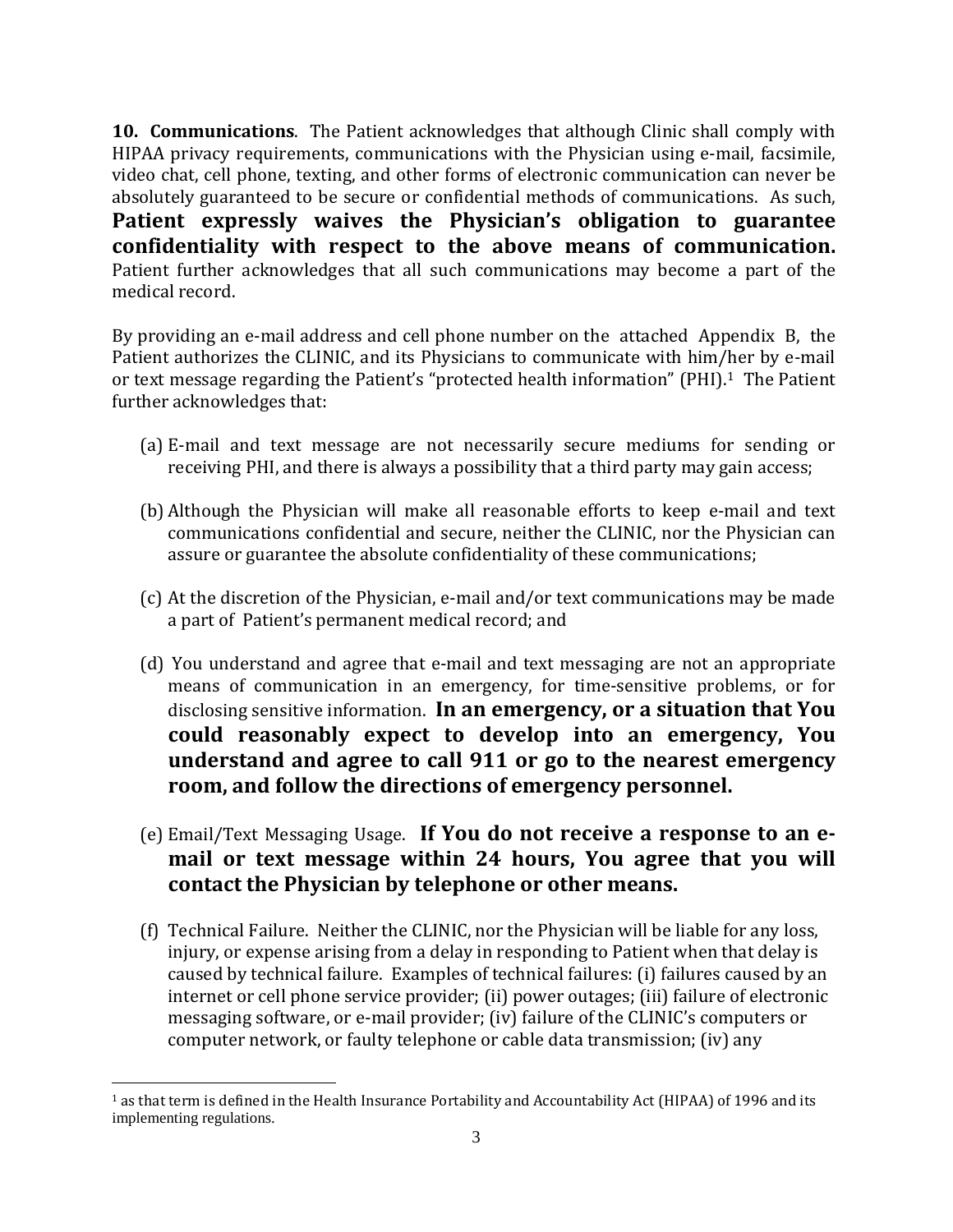interception of e-mail communications by a third party which is unauthorized by the CLINIC; or (v) Patient's failure to comply with the guidelines for use of e-mail or text messaging, as described in this Agreement.

**11. Physician Absence.** From time to time, due to vacations, illness, or personal emergency, the Physician may be temporarily unavailable to provide the services referred to in Appendix A. In order to assist Patients in scheduling non-urgent visits, CLINIC will notify Patients of any planned Physician absences as soon as the dates are confirmed. In the event of the Physician's unplanned absences, Patients will be given the name and telephone number of an appropriate provider for the Patient to contact. Any treatment rendered by the substitute provider is not covered under this contract, but may be submitted to Patient's health plan.

**12. Change of Law.** If there is a change of any relevant law, regulation or rule, federal, state or local, which affects the terms of this Agreement, the parties agree to amend this Agreement to comply with the law.

**13. Severability**. If any part of this Agreement is considered legally invalid or unenforceable by a court of competent jurisdiction, that part will be amended to the extent necessary to be enforceable, and the remainder of the contract will stay in force as originally written.

**14. Reimbursement for Services Rendered.** If this Agreement is held to be invalid for any reason, and the CLINIC is required to refund fees paid by You, You agree to pay the CLINIC an amount equal to the fair market value of the medical services You received during the time period for which the refunded fees were paid.

**15. Amendment.** No amendment of this Agreement shall be binding on a party unless it is in writing and signed by all the parties. Except for amendments made in compliance with Section 12, above.

**16. Assignment**. This Agreement, and any rights You may have under it, may not be assigned or transferred by You.

**17. Legal Significance**. You acknowledge that this Agreement is a legal document and gives the parties certain rights and responsibilities. You also acknowledge that You have had a reasonable time to seek legal advice regarding the Agreement and have either chosen not to do so or have done so and are satisfied with the terms and conditions of the Agreement.

**18. Miscellaneous.** This Agreement shall be construed without regard to any rules requiring that it be construed against the party who drafted the Agreement. The captions in this Agreement are only for the sake of convenience and have no legal meaning.

**19. Entire Agreement.** This Agreement contains the entire agreement between the parties and replaces any earlier understandings and agreements whether they are written or oral.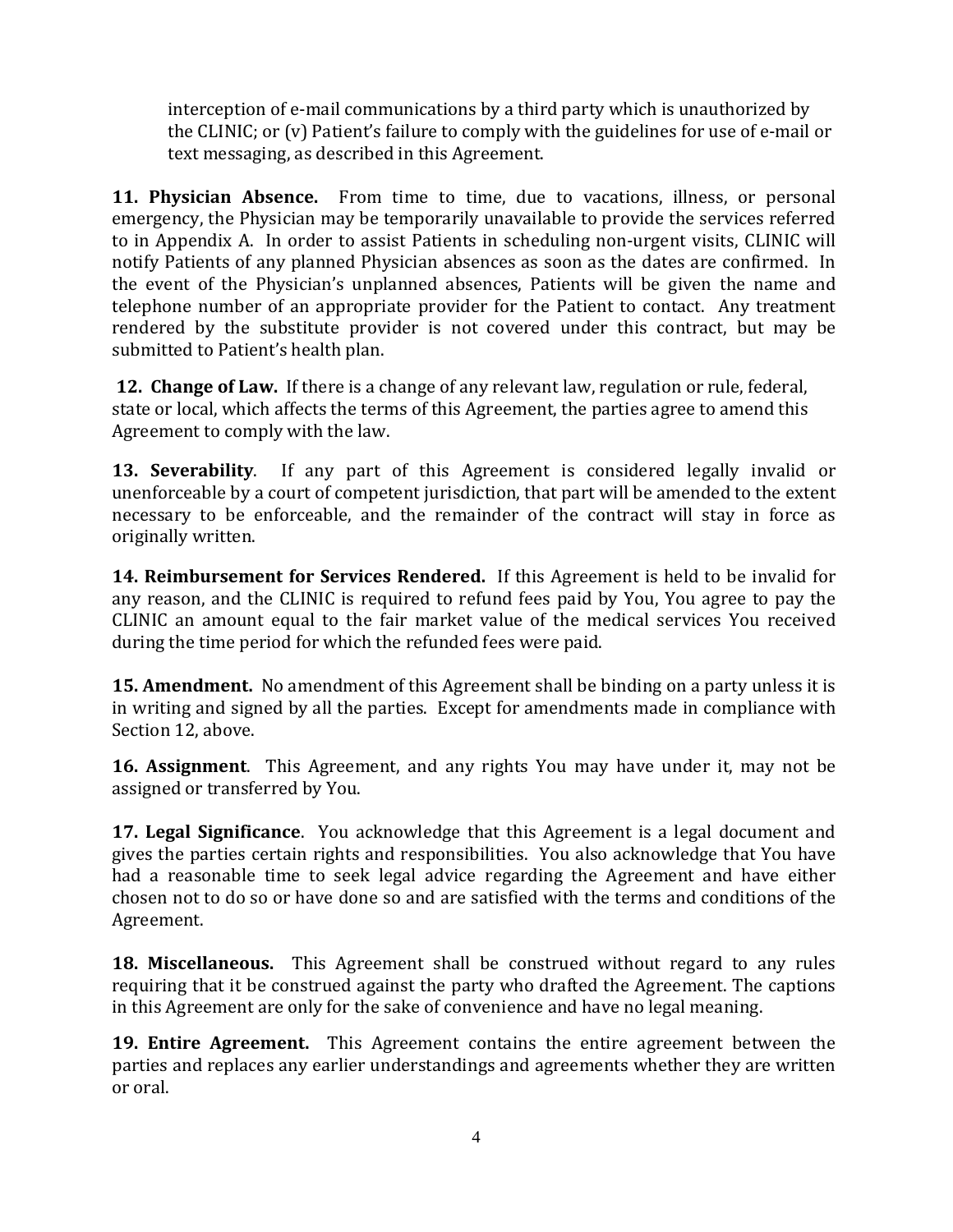**20**. **No Waiver.** In order to allow for the flexibility of certain terms of the Agreement, each party agrees that they may choose to delay or not to enforce the other party's requirement or duty under this agreement (for example notice periods, payment terms, etc.). Doing so will not constitute a waiver of that duty or responsibility. The party will have the right to enforce such terms again at any time.

**21. Jurisdiction.** This Agreement shall be governed and construed under the laws of the State of Texas. All disputes arising out of this Agreement shall be settled in the court of proper venue and jurisdiction for the CLINIC in Brock, Texas.

**22. Service**. All written notices are deemed served if sent to the address of the party written above or appearing in Appendix B by first class U.S. mail.

The parties may have signed duplicate counterparts of this Agreement on the date first written above.

Katarina Lindley, DO for KATARINA LINDLEY DO, PA d/b/a EAGLE MEDICAL CENTER

Signature of Patient Name of Patient (printed)

Date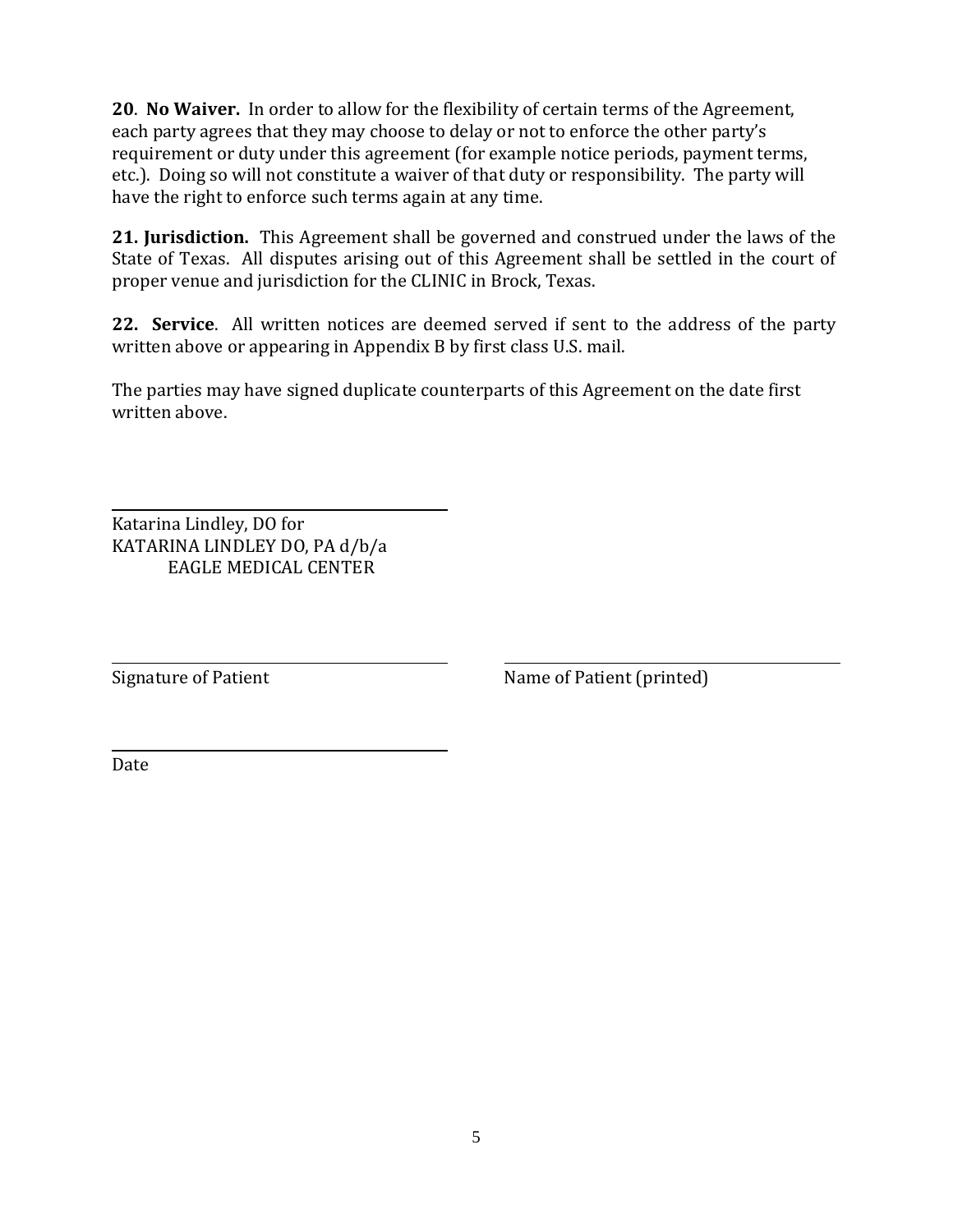# **APPENDIX A SERVICES**

1. **Medical Services.\*** Medical Services under this agreement are those medical services that the Physician is permitted to perform under the laws of the State of Texas, are consistent with Physician's training and experience, are usual and customary for a family medicine physician to provide, and include the following:[2](#page-5-0)

- Acute and Non-acute Office Visits
- Well-Woman Care/Pap Smear\*
- Well-Baby/Well-Child Care, excluding vaccinations
- Mental health, including depression, anxiety, and mood issues
- Sports, school, and workplace physicals
- Electrocardiogram (EKG)
- Blood Pressure Monitoring
- Diabetic Monitoring\*
- Breathing Treatments (nebulizer)\*
- Dipstick Urinalysis\*
- Rapid Test for Strep Throat\*
- Rapid Test for Influenza\*
- Removal of Cerumen (ear wax)\*
- Simple Wound Repair and Sutures\*
- Abscess Incision and Drainage<sup>\*</sup>
- Basic Vision Screening
- At Physician's discretion, additional services may be offered for an additional fee.
- Drawing basic labs. Labs and testing that cannot be performed in-house will be offered at a discounted rate through select vendors.\*

\*Patient is responsible for all costs associated with any procedure, laboratory testing, and specimen analysis.

The Patient is also entitled to a personalized, annual in-depth "wellness examination and evaluation," which shall be performed by the Physician, and may include the following, as appropriate:

- Detailed review of medical, family, and social history and update of medical record;
- Personalized Health Risk Assessment utilizing current screening guidelines;
- Preventative health counseling, which may include: weight management, smoking cessation, behavior modification, stress management, etc.;
- Custom Wellness Plan to include recommendations for immunizations, additional screening tests/evaluations, fitness and dietary plans;

<span id="page-5-0"></span> $\frac{1}{2}$  $\alpha$ <sup>2</sup> As deemed appropriate and medically necessary by the Physician.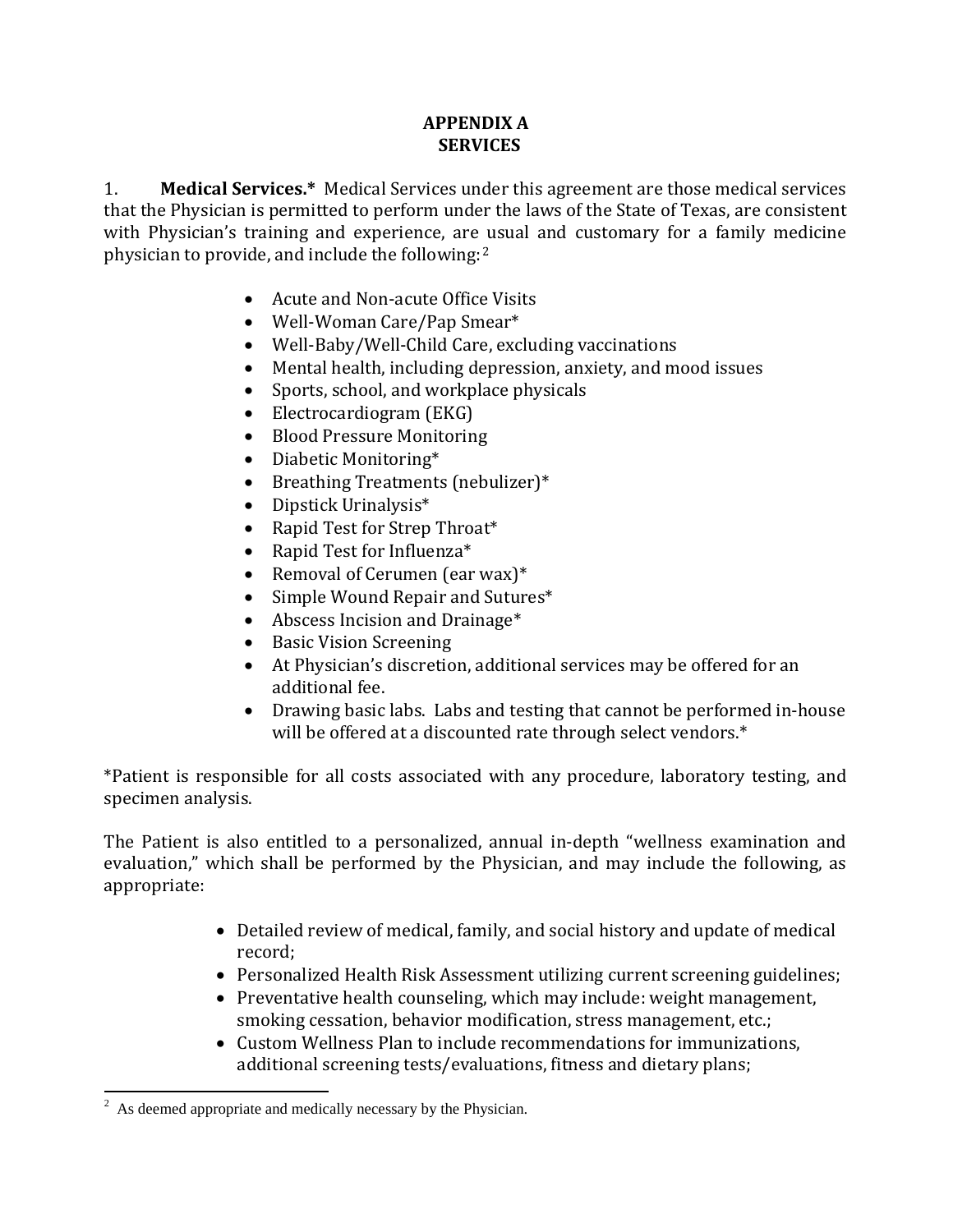• Complete physical exam & form completion as needed.

2. **Non-Medical, Personalized Services**. CLINIC shall also provide Patient with the following non-medical services ("Non-Medical Services"), which are complementary to our members in the course of care:

- a. *After Hours Access***.** Patient shall have direct telephone access to the Physician seven days per week. Patient shall be given a phone number where Patient may reach the Physician directly for guidance regarding concerns that arise unexpectedly after office hours. Video chat and text messaging may be utilized when the Physician and Patient agree that it is appropriate.
- b. *E-Mail Access***. Patient shall be given the Physician's e-mail address** to which nonurgent communications can be addressed. Such communications shall be dealt with by the Physician or staff member of CLINIC in a timely manner. **Patient understands and agrees that email and the internet should never be used to access medical care in the event of an emergency, or any situation that Patient could reasonably expect may develop into an emergency.** Patient agrees that in such situations when a Patient cannot speak to Physician immediately in person or by telephone, that Patient shall call 911 or go to the nearest emergency medical assistance provider, and follow the directions of emergency medical personnel.
- c. *No Wait or Minimal Wait Appointments.* Reasonable effort shall be made to assure that Patient is seen by the Physician immediately upon arriving for a scheduled office visit or after only a minimal wait. If Physician foresees a minimal wait time, Patient shall be contacted and advised of the projected wait time.
- d. *Same Day/Next Day Appointments***.** When Patient calls or e-mails the Physician prior to noon on a normal office day (Monday through Friday) to schedule an appointment, every reasonable effort shall be made to schedule an appointment with the Physician on the same day. If Patient calls or e-mails the Physician after noon on a normal office day (Monday through Friday) to schedule an appointment, every reasonable effort shall be made to schedule Patient's appointment with the Physician on the following normal office day. In any event, however, CLINIC shall make every reasonable effort to schedule an appointment for the Patient on the same day that the request is made.
- e. *Specialists Coordination.*CLINIC and Physician shall coordinate with medical specialists to whom Patient is referred to assist Patient in obtaining specialty care. **Patient understands that fees paid under this Agreement do not include and do not cover specialist's fees or fees due to any medical professional other than the CLINIC Physician.**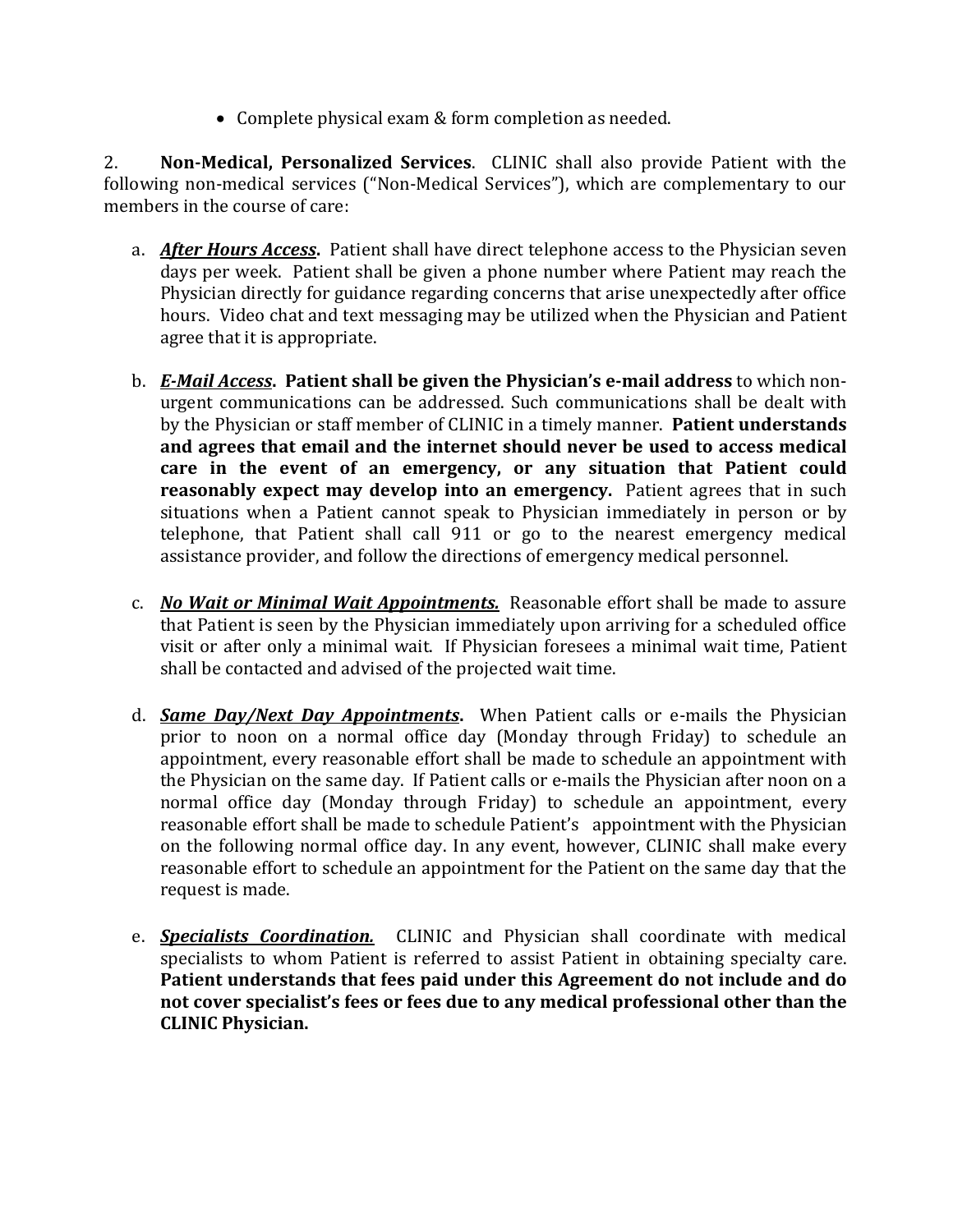# **APPENDIX B PATIENT ENROLLMENT – MEDICAL AGREEMENT FORM**

Monthly fees, as set out in Appendix C, shall apply to the following Patient(s):

| <b>Printed Name</b>              | Date of Birth (MM/DD/YYYY)                     |                            | Age             |
|----------------------------------|------------------------------------------------|----------------------------|-----------------|
| <b>Street Address</b>            | City, State, Zip                               |                            |                 |
| Home Phone                       | <b>Work Phone</b>                              | <b>Cell Phone</b>          | Preferred email |
| Spouse Name                      | Date of Birth (MM/DD/YYYY)                     |                            | Age             |
| Home Phone                       | <b>Work Phone</b>                              | <b>Cell Phone</b>          | Preferred email |
|                                  | Child/Children to Whom this Agreement Applies: |                            |                 |
| <b>Print Name</b>                |                                                | Date of Birth (MM/DD/YYYY) | Age             |
| <b>Print Name</b>                |                                                | Date of Birth (MM/DD/YYYY) | Age             |
| <b>Print Name</b>                |                                                | Date of Birth (MM/DD/YYYY) | Age             |
| <b>Print Name</b>                |                                                | Date of Birth (MM/DD/YYYY) | Age             |
| <b>Preferred Payment Method*</b> |                                                |                            |                 |

□ Yearly (Credit/Debit Card/Bank Draft)

□ Monthly (Credit/Debit Card/Bank Draft)

**\***All patients must have a credit or debit card on file to cover the cost of membership and any incidentals not covered under the Agreement.

I certify that I have read, understand, and agree to the terms set forth in this Medical Agreement Form.

| Signature: |  |
|------------|--|
|            |  |